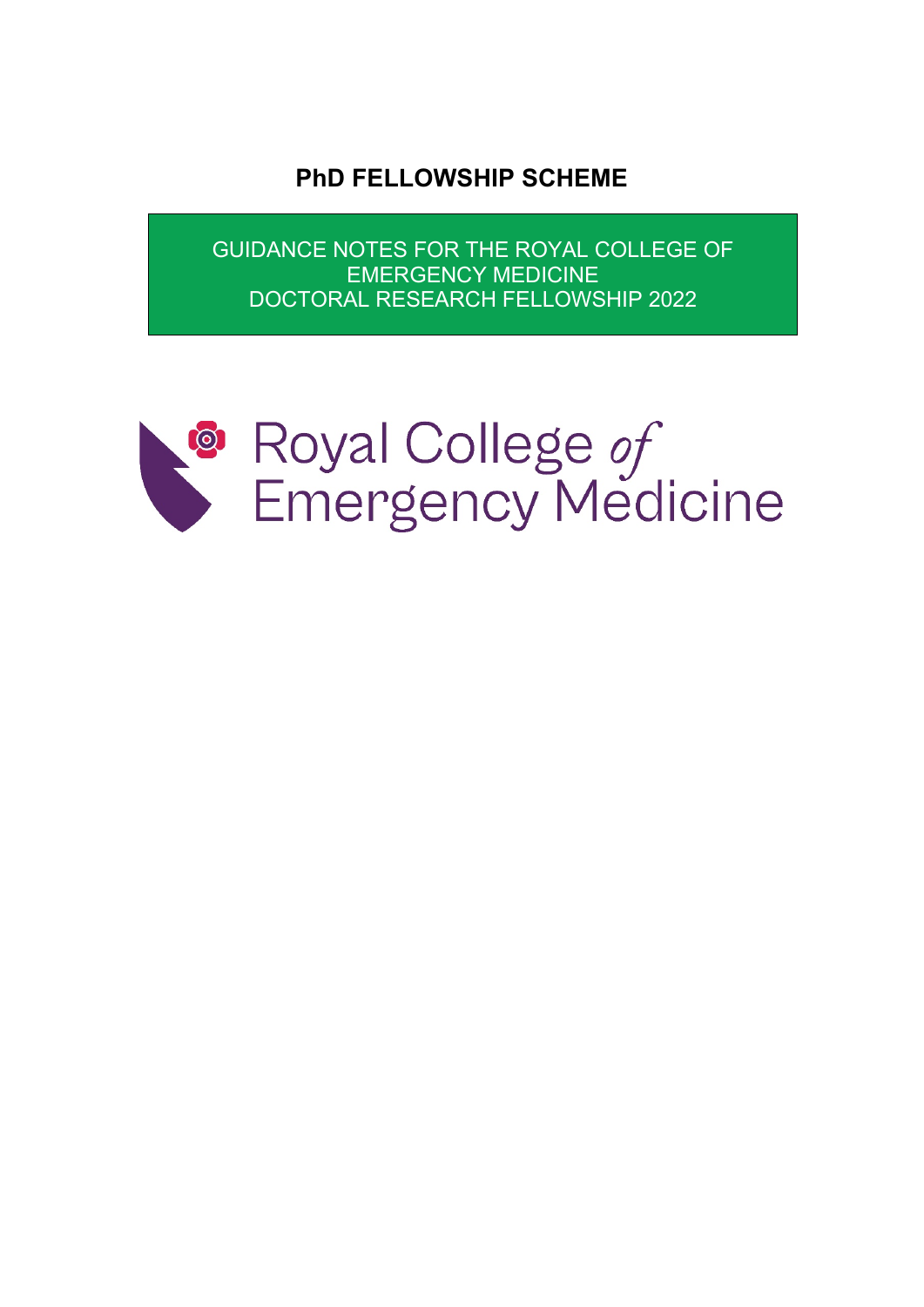# **Contents**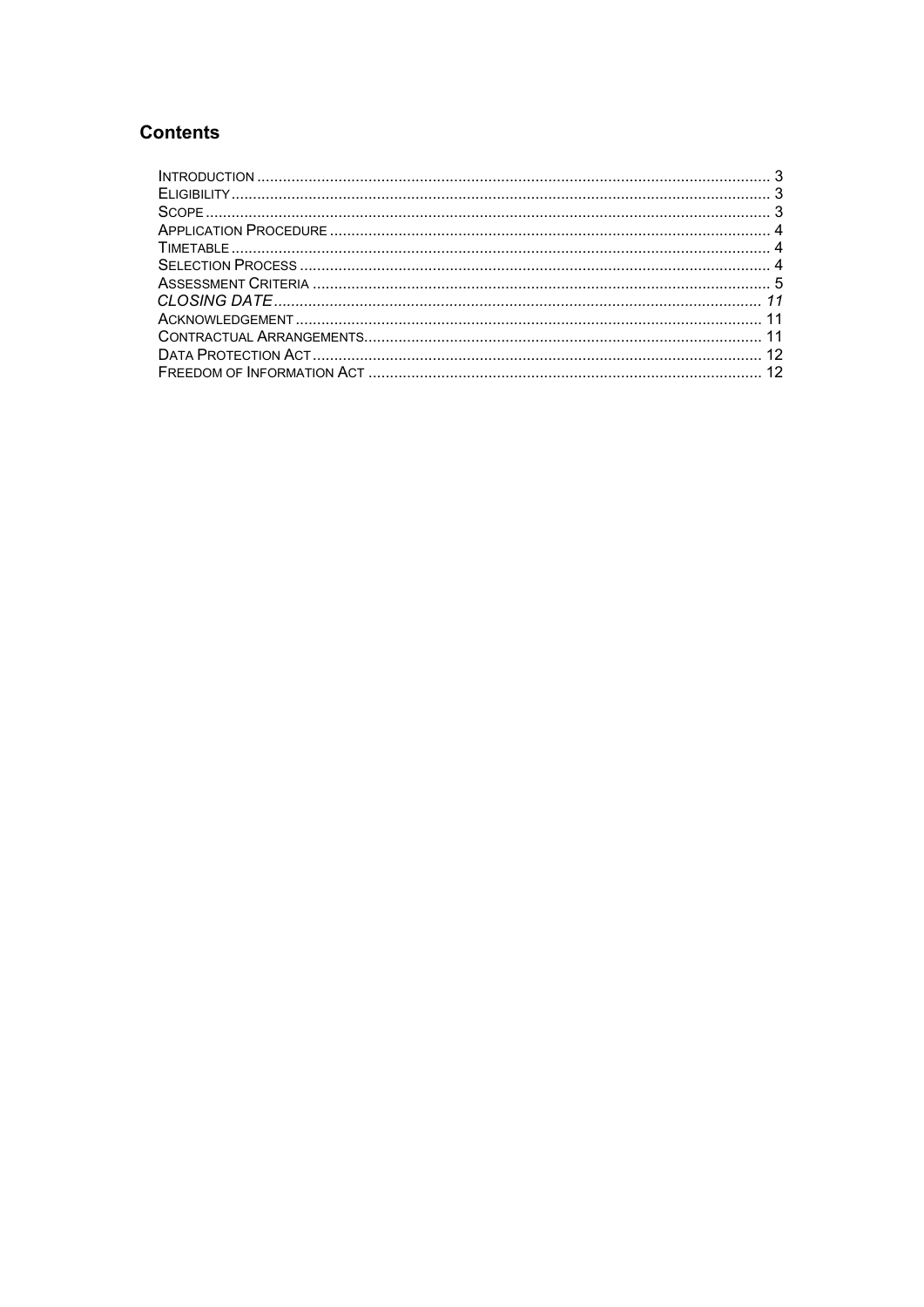## <span id="page-2-0"></span>**Introduction**

The Royal College of Emergency Medicine (RCEM) is launching the fourth round of the RCEM PhD Fellowship Scheme. Applications are invited from trainees in Emergency Medicine (EM) from CT1 and above, who wish to develop academically. As the scheme aims to support the development of research capacity to improve emergency health care, the proposed research programme should clearly demonstrate the potential to have an impact on policy development within 5 years of its completion. This scheme will fund Fellowships to undertake research involving patients, samples or data from patients, people who are not patients, populations, health technology assessment and health services research. The RCEM does not fund research work involving animals and/or animal tissue.

Potential applicants and their host organisations should note that the RCEM PhD Fellowship Scheme is a personal award designed to contribute to an individual's salary costs (the remainder being provided by the applicant's supporting consortia) during the PhD research project.

The Doctoral Research Fellowship (RCEM-DRF-Policy) is aimed at individuals of outstanding potential, early in their research careers. It aims to fast-track them through a customised research training programme in an environment reflecting their individual talents and training needs. It is anticipated that successful applicants would become independent research leaders within 6 to 10 years of completing the RCEM-DRF award**.**

Following completion of a RCEM-DRF, the Fellows are expected to have successfully completed a robust research and training programme and be able to show evidence of:

- Completion of the research proposed in the application
- Award of a PhD
- Completion of a substantial and wide-ranging training element
- Increased research skills
- Publications arising from the Fellowship
- Involvement in collaborative relationships

Evidence of the above will be sought through interim and final report monitoring.

<span id="page-2-1"></span>Research projects undertaken as part of a RCEM Fellowship will be included on the NIHR portfolio. Local Research Design Service (RDS) [https://www.nihr.ac.uk/explore-nihr/support/research-design](https://www.nihr.ac.uk/explore-nihr/support/research-design-service.htm)[service.htm](https://www.nihr.ac.uk/explore-nihr/support/research-design-service.htm) support should be available for all NIHR portfolio project research proposals.

## **Eligibility**

- 1. Applicants for a RCEM-DRF must be able to demonstrate that they have previous research experience. For example, a Masters qualification would be an indicator of such experience.
- 2. Applicants must be medically qualified and a trainee in EM.
- 3. The RCEM-DRFs are intended to fund individuals to undertake a PhD. **Applicants who have already begun a programme of work to achieve a research doctorate are eligible to apply as long as, by the date that they intend to take up a DRF, they have not been registered for a PhD (or MPhil with transfer to PhD) for more than 12 months WTE.**
- 4. Only one application to the RCEM Fellowship Scheme is permitted in each round. Multiple applications will not be accepted.

## <span id="page-2-2"></span>**Scope**

**1.** The Fellowships may be undertaken on a full-time or part-time basis. Full-time Fellowships are available to undertake research for 3 years at 100% WTE. In order to provide an opportunity for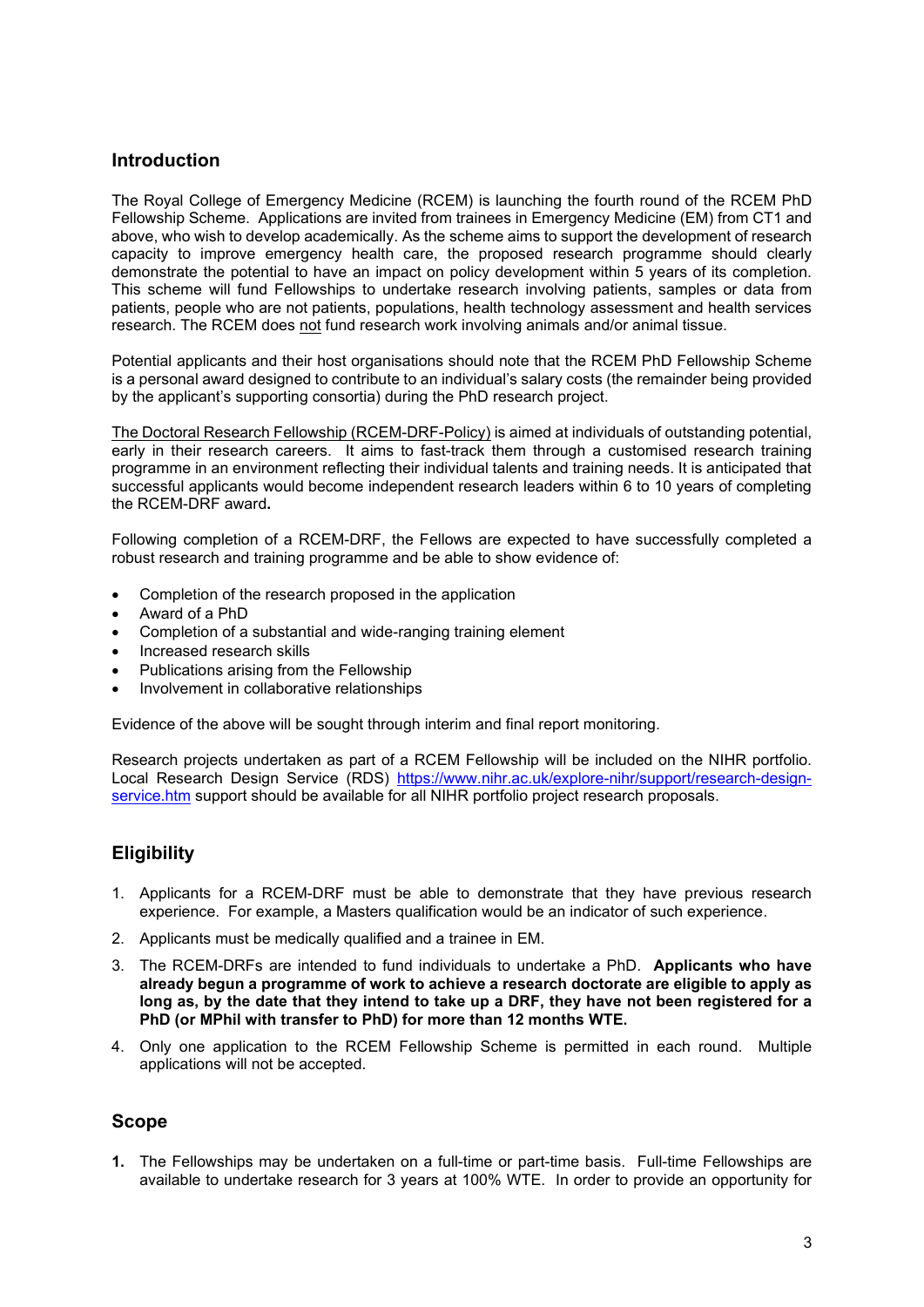talented individuals who, for personal reasons, are unable to undertake full-time research, the Fellowship will be made available for 4 or 5 years part-time (i.e. 75% or 60% WTE). The RCEM is not able to fund awards of any other duration or profile.

**2.** The RCEM award will contribute £25,000 per year (total £75,000 over 3 years) towards:

### **A. Directly Incurred Costs**

- The applicant's salary including the employer's contribution to National Insurance and superannuation (proportion funded 100%).
- A training & development programme appropriate for a Doctoral research fellowship (proportion funded 100%).

#### **B. For NHS Organisations:**

RCEM awards will be eligible for inclusion on the NIHR portfolio and for CLRN funding. This training scheme is recognised by the NIHR Dean for Training.

The Fellowship does not include, or pay for, any activities other than the research and training proposed in a successful application.

<span id="page-3-0"></span>The remaining costs of the PhD fellowship must be met by a consortia which can include Deaneries, Universities, NHS Trusts and Comprehensive Research Networks. See section 8.

## **Application Procedure**

Fellowships will be awarded based on open competition. Applications must be received by Fri 15 January 2022, interviews will be held in January/February 2022

All documents must be submitted in English.

<span id="page-3-1"></span>Fellowships should begin between February and September 2022 and cannot normally be deferred.

| <b>Timetable</b>      |                                             |  |  |
|-----------------------|---------------------------------------------|--|--|
| 05 November 2021      | Advert open                                 |  |  |
| 21 January 2022       | Closing date (17:00) for submissions        |  |  |
| 24 January 2022       | <b>Shortlisting by Panel</b><br>(W/C)       |  |  |
| January/February 2022 | Interviews and decision to award (date TBC) |  |  |
| September 2022        | Latest date to begin award                  |  |  |

#### **Applicants are asked to keep the interview dates available to attend for interview in London (although interviews may be held remotely as circumstance dictates).**

Please send your application along with a copy of your CV to theo.chiles@rcem.ac.uk by **17:00 Friday 15 January 2022.**

### Selection Process

<span id="page-3-2"></span>• Applications are reviewed by panel members.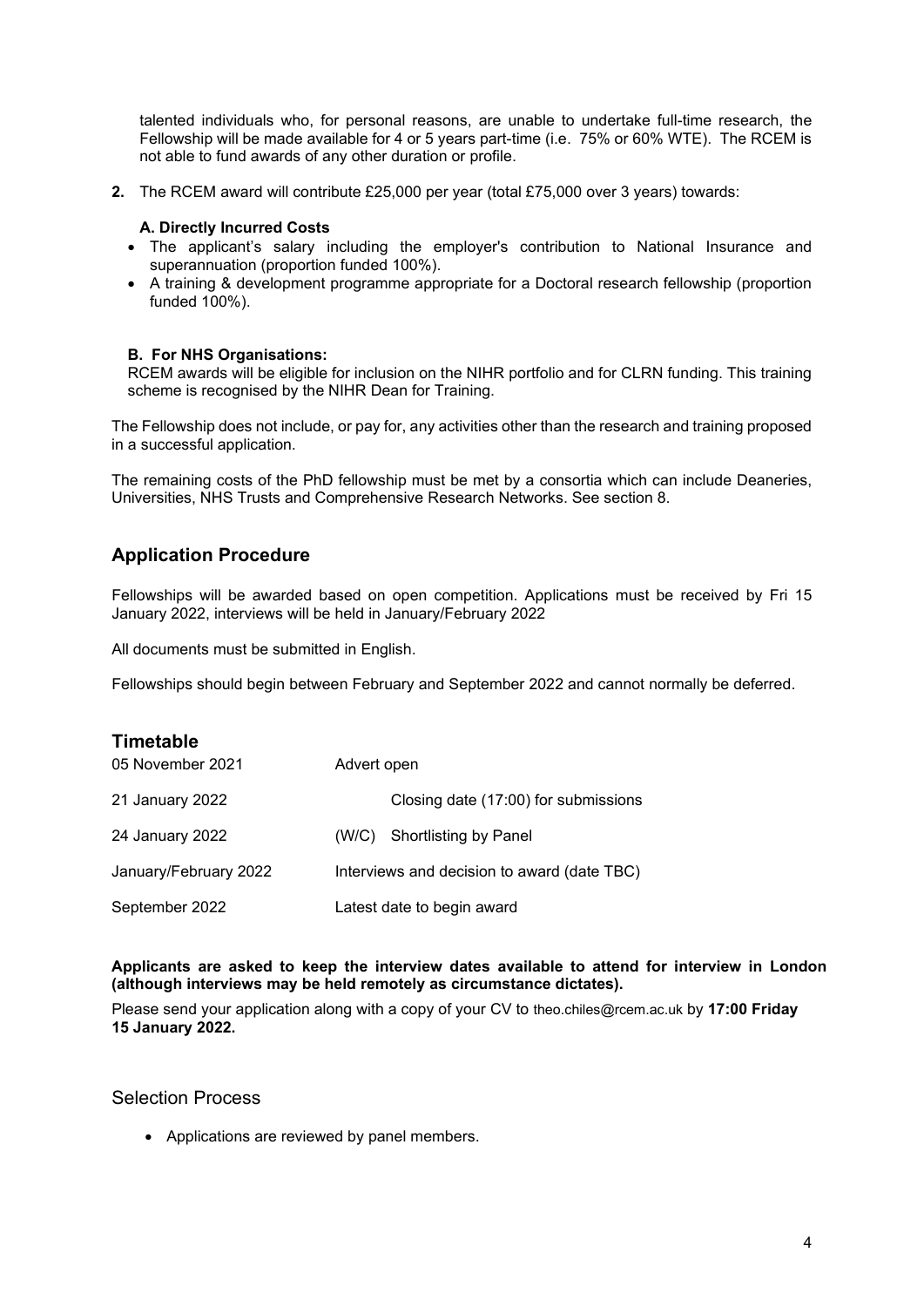- Panel members attend short-listing meeting to discuss and rank applications and produce a list of candidates for interview.
- Panel holds interviews.

## <span id="page-4-0"></span>**Assessment Criteria**

Applications are assessed on the following criteria:

- The potential and trajectory of the candidate as an (EM) researcher and future research leader.
- Previous experience of research and evidence of commitment to a career in academic EM.
- The likelihood that the individual will make a long-term contribution to EM research development in their chosen field in the UK.
- The quality of the proposed research and the likelihood of it securing external funding where appropriate.
- The quality of the proposed training programme.
- The suitability of the proposed academic and institutional support.
- The quality of the proposed research and its suitability as a PhD project.
- The appropriateness of resources claimed and whether the total funding requested represents good value for the use of RCEM funds.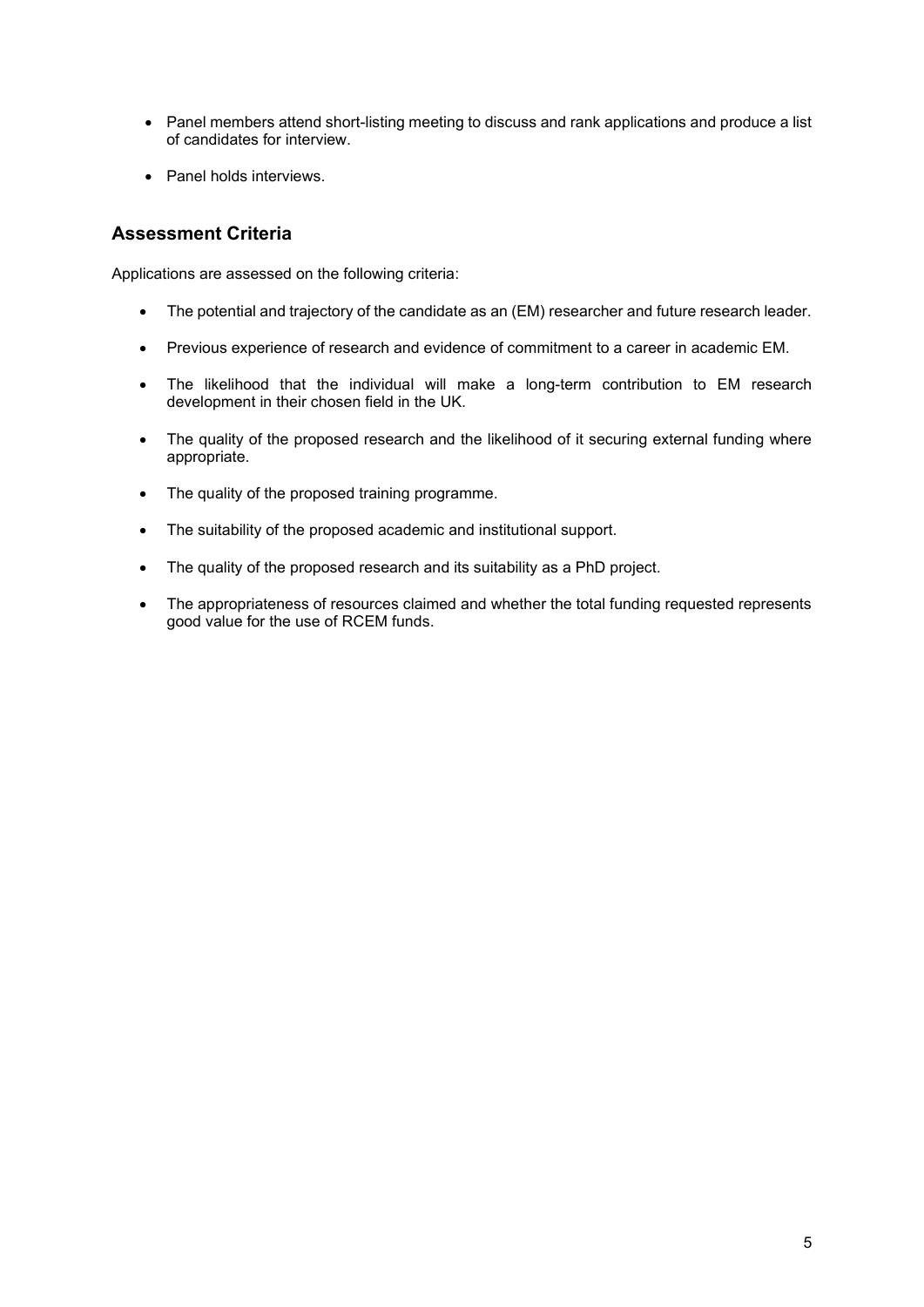## **SECTION A – Application Summary**

### **1. Candidate**

Enter your name and title. Please indicate whether you currently hold a RCEM grant award indicating which award.

#### **2. Current Appointment** Enter details of your current post.

#### **3. Correspondence Address**

Correspondence is sent to your work address unless you specify an alternative address in this section.

#### **4. Proposed Academic Host (Higher Education Institution)**

Give the name and address of the Higher Education Institution where you intend to be based during your Fellowship.

#### **5. Short Title of Proposed Research**

Provide a short title for your proposed research. This is used for reference purposes and should be no more than fifteen words.

#### **6. Fellowship Schedule**

- **Start Date:** Choose a date; please consider this carefully, taking into account any ethical approval requirements. If your proposed research requires ethical approval before your Fellowship can begin this may affect your start date. Note that the date you choose is the date you will be expected to start a Fellowship if your application is successful.
- **Proposed Duration:** The duration of a Fellowship may be three years full-time (100% WTE undertaking research and related training) or four or five years part-time (75% or 60% WTE respectively undertaking research and related training). All other activities, for example clinical work, must be undertaken outside the percentage time declared as the basis of the Fellowship. It is not possible to undertake a Fellowship on any other basis than 100%, 75% or 60% WTE.

### **7. Total Cost of RCEM Fellowship**

Enter the total cost of your Fellowship. Please note that this figure is used as the basis of the Fellowship and will not be increased after the Fellowship is awarded.

## **SECTION B – Applicant's Profile to Date**

**1. Professional Qualifications, Degrees and Diplomas** Give full details, including dates (most recent first), of professional qualifications, excluding your doctoral degree.

### **2. Regulatory Body Registration**

If you are a member of or registered with the governing body or council of your profession please indicate and provide your registration number.

#### **3. Employment History**

Please detail your last five posts (most recent first), including start and end dates.

#### **4. Employment Breaks**

Please detail any employment breaks (most recent first), including start and end dates.

#### **5. Nationality**

Please indicate your nationality and details of any working permits or visas. Your host institution will be required to confirm that you are eligible to work in the UK.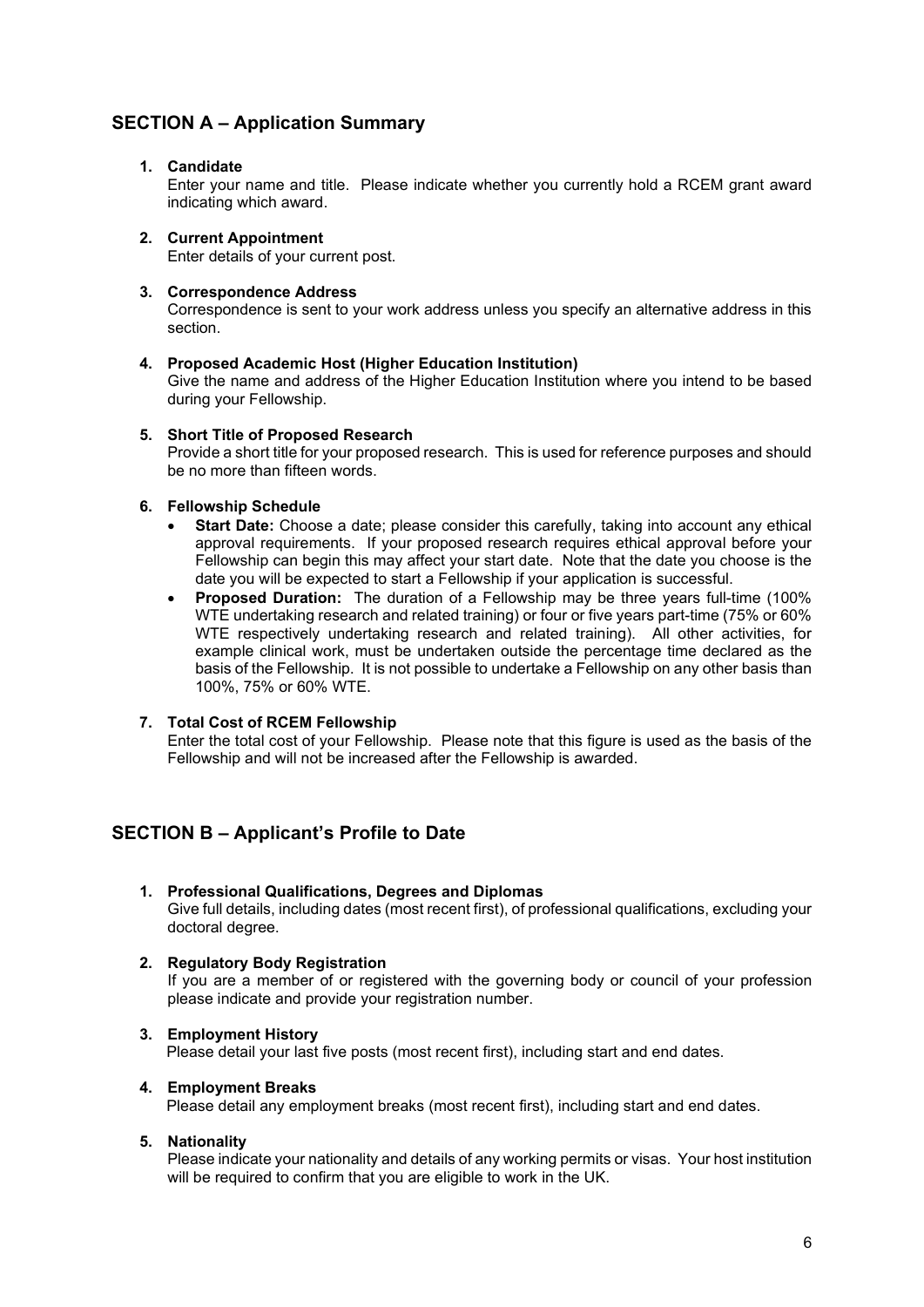#### **6. Higher Degrees**

Please give details of the higher degree(s) you are currently undertaking. If you have already registered for a PhD you must complete the additional form **Section M** – Status of Research Doctorate which is included in the application pack as well as answering the questions in the application form.

### **7. Research Experience**

Describe any research you have undertaken. Include detail about the research methods you used and a statement which indicates your exact role in the research effort.

#### **8. Publications**

List any publications in which you are a named as a contributor or author. It is not expected that applicants will have extensive publications at this stage in their career. Mark with an asterisk the publication that you consider to be your best.

## **9. Grants Obtained**

Details of all grants obtained in the last seven years should be provided, including personal research training awards or Fellowships. Please indicate clearly any co-applicants and provide brief details of the nature and full extent of your involvement (e.g. project design, project management, day to day running, data collection, data analysis, writing papers for publication, etc.).

#### **Applicants must inform RCEM of any change in status of concurrent applications to other funding bodies.**

## **SECTION C – Applicant's Proposed Research**

## **1. Full Title of Proposed Research Project**

Enter the full title of the proposed research.

#### **2. Abstract of Research**

Give a brief summary of the proposed research using no more than one hundred words, including objectives, design, expected outcomes and anticipated benefits to the ongoing improvement of health or social care. The abstract should be written as a 'Plain English Summary'. Abstracts of successful awards will be published on our website.

### **3. MeSH Terms**

You may enter up to five MeSH terms to describe your project. For further information about MeSH terms see<http://www.nlm.nih.gov/mesh/>

#### **4. Research Methods**

List and briefly describe the research methods you will be using to undertake the proposed work.

#### **5. Proposed Research**

A structured protocol of your proposed research is required. Include for each piece of work: title; summary; aims (state main hypothesis or research question); background; plan of investigation (including study design, justification of sample size, selection and exclusion criteria, methods of data collection and analysis); time schedule; and key references. Justify why you think the research is important and its relevance to the improvement of health, health care or services.

Note that this section is 'unprotected' allowing the use of formatting and diagrams. Please **do not** use a font size of less than 10 point. You must not exceed four pages in this section. Additional pages will be removed from the application before it is assessed.

#### **6. References**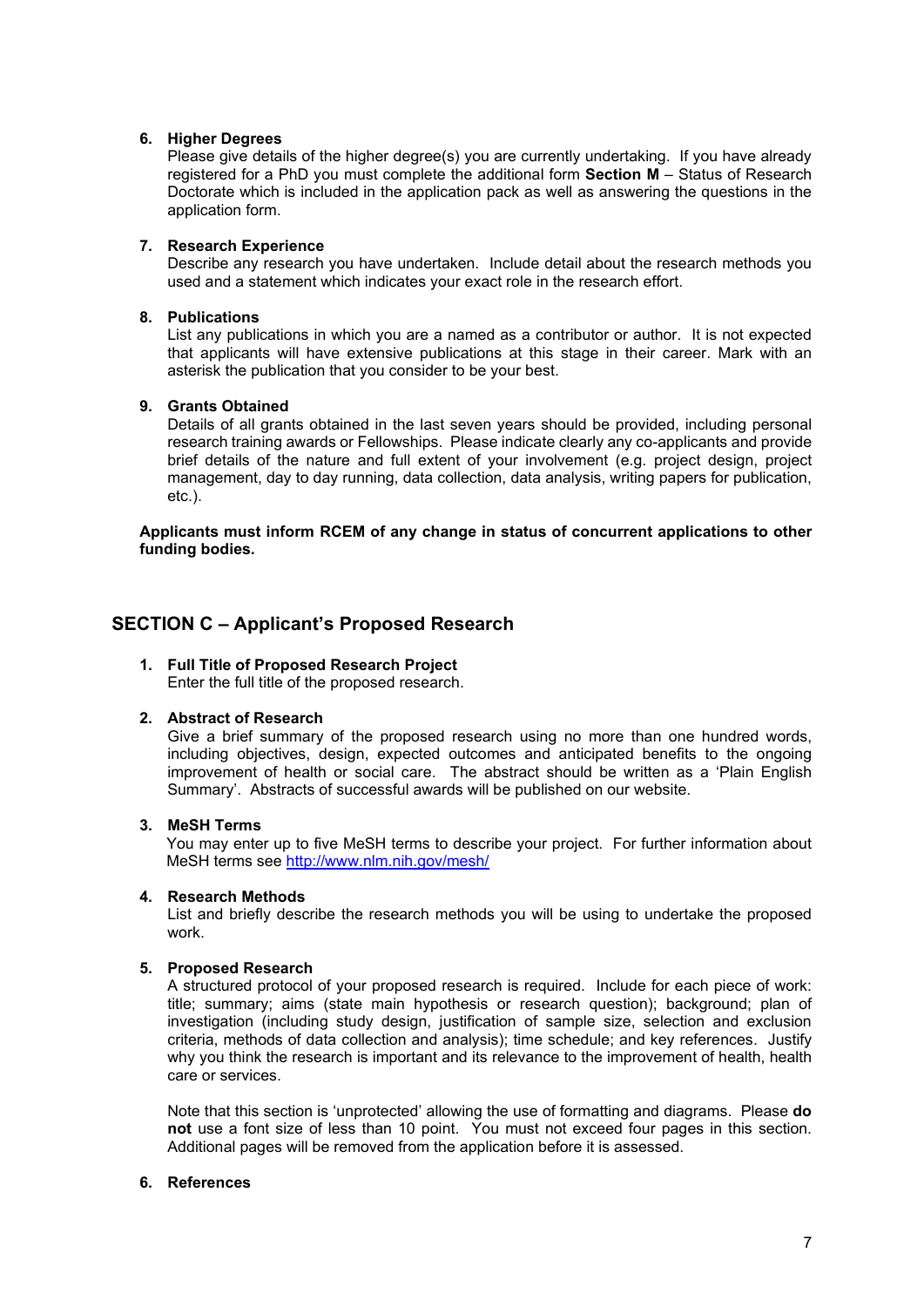You must provide references in Harvard, Vancouver or BMJ format.

#### **7. Cost of Proposed Research**

Please provide a total of directly incurred and allocated costs of proposed research. Provide a brief, itemised summary of the directly incurred and allocated costs of your research programme under the following headings.

## **a. Directly Incurred Costs (HEI and NHS)**

**Salary Costs** (Fellow only)

### **Training & Development**

- Tuition fees
- Short courses
- Workshops
- Overseas research visits (limited to 1 visit)
- Conference attendance (limited to £3,000 maximum over the duration of the award)

#### **Research Costs**

- Consumables/materials
- Equipment *(IT)*
- Equipment *(research related)*
- Specific costs needed to support research project

#### **b. NHS Service Support Costs**

- Will the project incur service support costs?
- If so how much are these estimated costs?
- Has the cost of Service Support Costs been identified with help from the Comprehensive Local Research Network?

## **c. NHS Treatment Costs**

- Will the proposed research result in Treatment Costs for NHS provider(s)?If so how much are these estimated costs?
- If YES, has the NHS provider agreed to meet these costs?
- If YES please give details and include supporting letters with the application:

#### **Financial Plan**

Please complete the financial breakdown for the study below. Each application must contain text justifying the total costs and signed letters from each member of the consortia stating their agreement to the terms of this award and the contribution each will make. If the consortia includes an NHS trust the letter must state the proportion of time that the applicants will be working clinically.

|                             | Year 1 | Year 2 | Year 3 |
|-----------------------------|--------|--------|--------|
| Expenditure                 |        |        |        |
| Salary including on costs   |        |        |        |
| PhD registration costs      |        |        |        |
| Training costs              |        |        |        |
| Conference attendance costs |        |        |        |
| Study costs (research)      |        |        |        |
| Service support costs       |        |        |        |
|                             |        |        |        |
| <b>Source of Funding</b>    |        |        |        |
| <b>RCEM</b>                 | £25k   | £25k   | £25k   |
| <b>NHS Trust</b>            |        |        |        |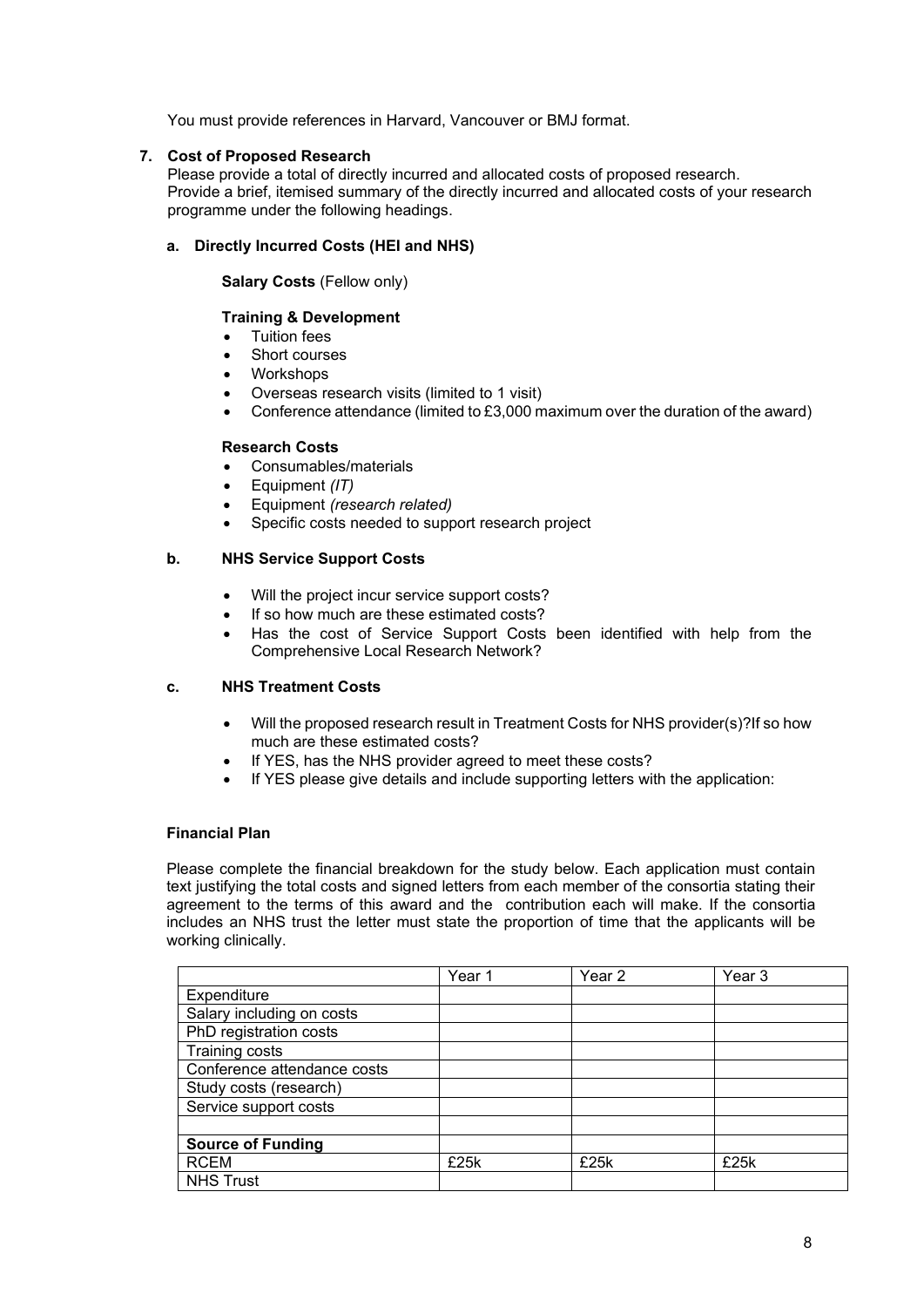| Deanery           |  |  |
|-------------------|--|--|
| <b>University</b> |  |  |
| CLRN              |  |  |
| Other             |  |  |

### **8. Collaboration**

Explain what action you intend to take to establish and develop relationships to support national and where appropriate international research initiatives.

### **9. Consumers**

In NHS research, consumers are defined as: patients, carers, long-term users of a service or organisations representing consumer's interests, members of the public who are the potential recipients of health promotion programmes and groups asking for research because they believe they have been exposed to potentially harmful circumstances, products or services.

Use this section to describe how consumers have been and will be involved in the planning, design and application of your project(s). Fellows are expected to make every effort to involve consumers at each stage of the research process. If not, this should be clearly justified in your application. Where relevant, you may also make reference to the host department's track record and policy towards consumer involvement. Further guidance can be found on the Involve website <http://www.invo.org.uk/>

Your local Research Design Service (RDS) also supports consumer involvement in research design.

## **SECTION D – Applicant's Training & Development**

#### **1. Proposed Formal Study**

Please detail the formal training that you will receive and how it will meet your training needs. This is most likely to be the formal taught element of a PhD programme.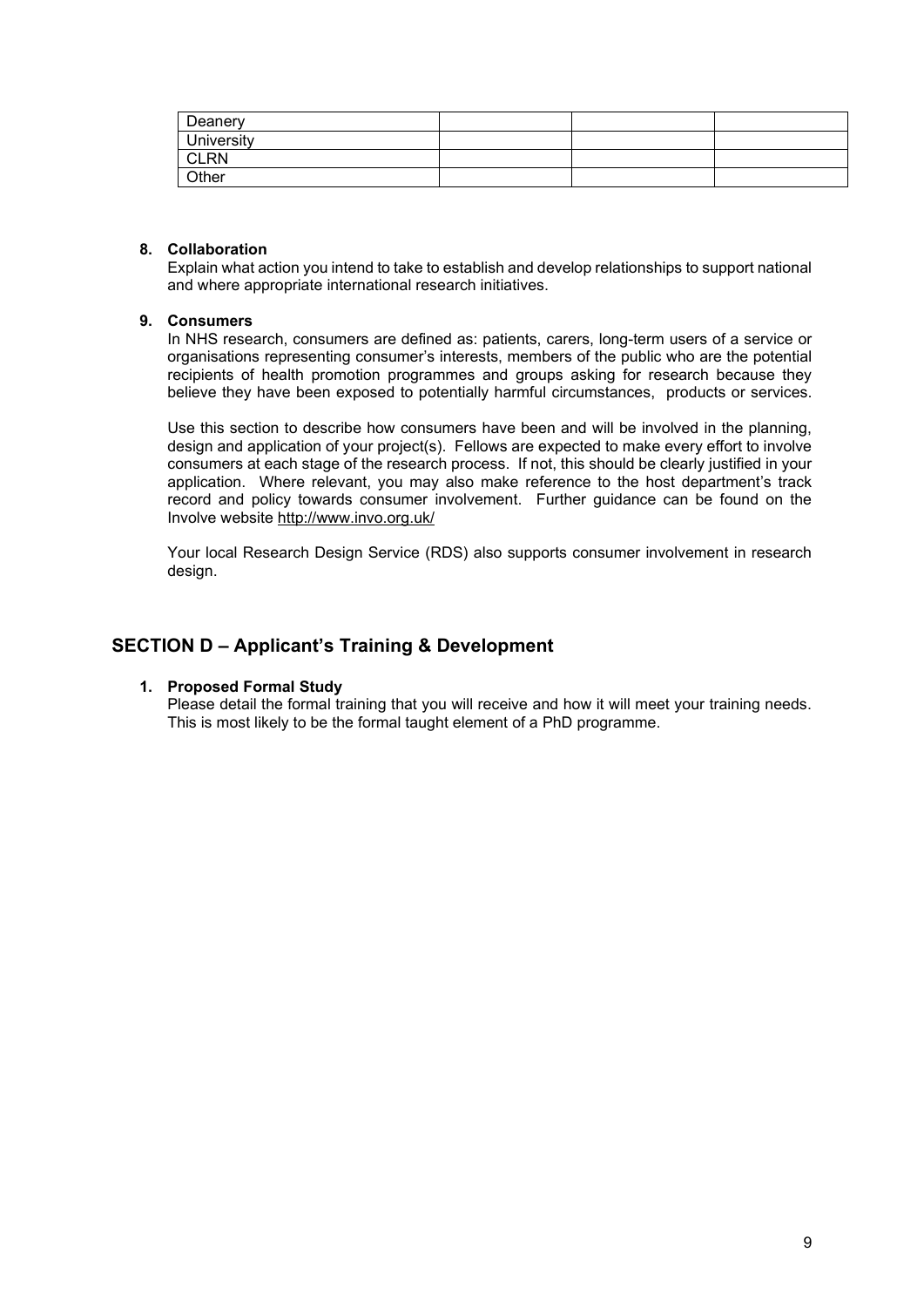### **2. Training and Development Programme**

Give details of any training and development you wish to undertake to support your personal and professional development as a researcher. The training should include any specialist skills that may be required to undertake the proposed research and should also address research capacity development. It is expected that the training will equip you with a detailed understanding of research governance and the principles that underpin research including: research design; a variety of research methods; statistics; data analysis/interpretation; and presentation of research findings. A timetable and milestones for the proposed training programme should be included.

### **3. Proposed Department(s)**

Whilst Fellows are usually based and work within one department, it may be desirable to work with a second, depending on the nature of the research. It is likely you will be asked to justify your choice at interview.

#### **4. Research Supervision**

Give details of each of the proposed supervisor(s) and their research programmes including how your proposed project will fit into the current research programme of the supervisor. Careful thought should be given to a) the experience of your chosen supervisors and b) maintaining contact and the potential for difficulties of communication and conflicting opinions and advice when there are more than two supervisors.

## **SECTION E – Institutional Support**

#### **1. Institutional Commitment**

This section must be completed by the head of the academic department of the host institution before copies are made for submission.

### **2. Basis of Fellowship**

Please state whether the Fellowship is for 100% WTE (3 years); 75% WTE (4 years) or 60% WTE (5 years).

#### **4. Apportionment of Candidate's Time**

Indicate what proportion of your total work time will be allocated to a Fellowship – e.g. If you work for 60% of the total working week and you wish to hold an award for 60% of the total working week the proportion of your total work time allocated to a Fellowship is 100%. If however you work for 100% of the total working week and wish to hold an award for 60% of the total working week then the proportion of your total work time allocated to a Fellowship is 60%. Also provide an estimate of the amount of time within the Fellowship that you will allocate to research, formal training courses and other training.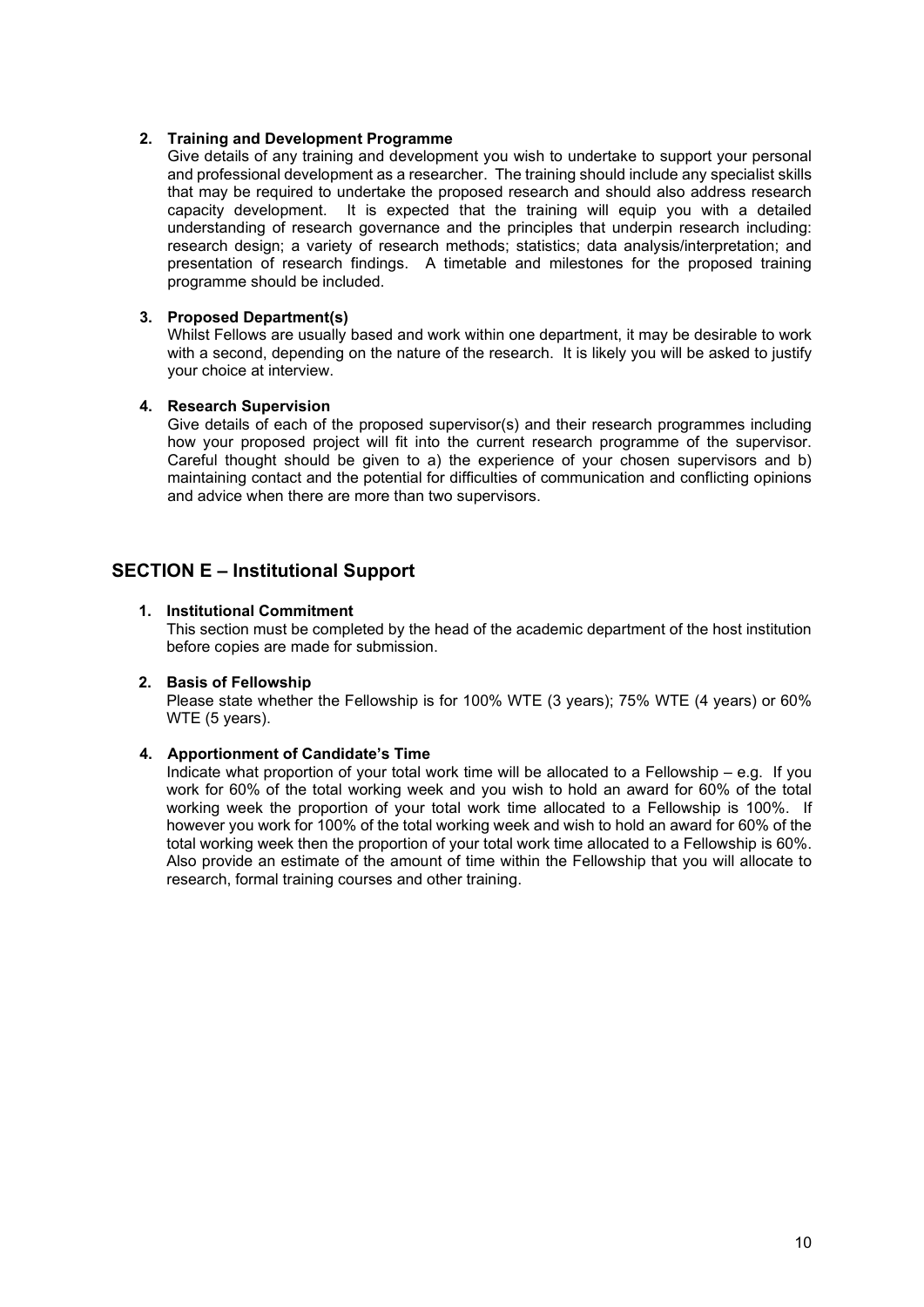# **SECTION F – Declarations & Authorisations**

## **1. Declarations**

If any work towards this proposal has already begun please give relevant details and give brief summary of progress to date.

### **2. Ethical Considerations**

Successful fellows must comply with the guidance in the following document: [UK Framework for Health and Social Care Research \(PDF\)](https://www.hra.nhs.uk/documents/1068/uk-policy-framework-health-social-care-research.pdf)

Successful fellows are not permitted to undertake any research without the necessary ethical approval. Successful applicants will be asked to provide written evidence of ethical approvals as part of the monitoring of their fellowship award.

### **3. Signatures, authorisations and endorsements**

Applications submitted by email should be followed up with hard copies of the signed documents. You must send at least one copy of your application form with complete and original signatures. Electronic signatures are permissible for supervisors and mentors.

Original signatures are required for each letter from each member of the consortia and you the applicant.

Applicants and host institutions should note that by authorising and submitting an application they:

- a. Accept the process by which an application is assessed and agree to abide by the conditions under which an award may be offered
- b. Confirm that the candidate will be eligible, at the point of award, to live and work in the UK

## <span id="page-10-0"></span>**Closing Date**

- The closing date for applications is 15<sup>th</sup> January 2022.
- Incomplete applications will not be accepted.
- Proof of postage will not be accepted as proof of receipt by the published closing date and time.
- Late applications will not be considered under any circumstances.
- You are advised to use a guaranteed delivery service when posting your application. However, please note that it remains your responsibility to ensure your application is received by the published deadline.

## <span id="page-10-1"></span>**Acknowledgement**

<span id="page-10-2"></span>Applications will be acknowledged by email within ten working days of the closing date and time.

## **Contractual Arrangements**

<span id="page-10-3"></span>Financial support under a RCEM Doctoral Research Fellowship is subject to a contract between the RCEM and the host institution. The host institution will be expected to issue the individual with an employment contract commensurate with their experience and seniority.